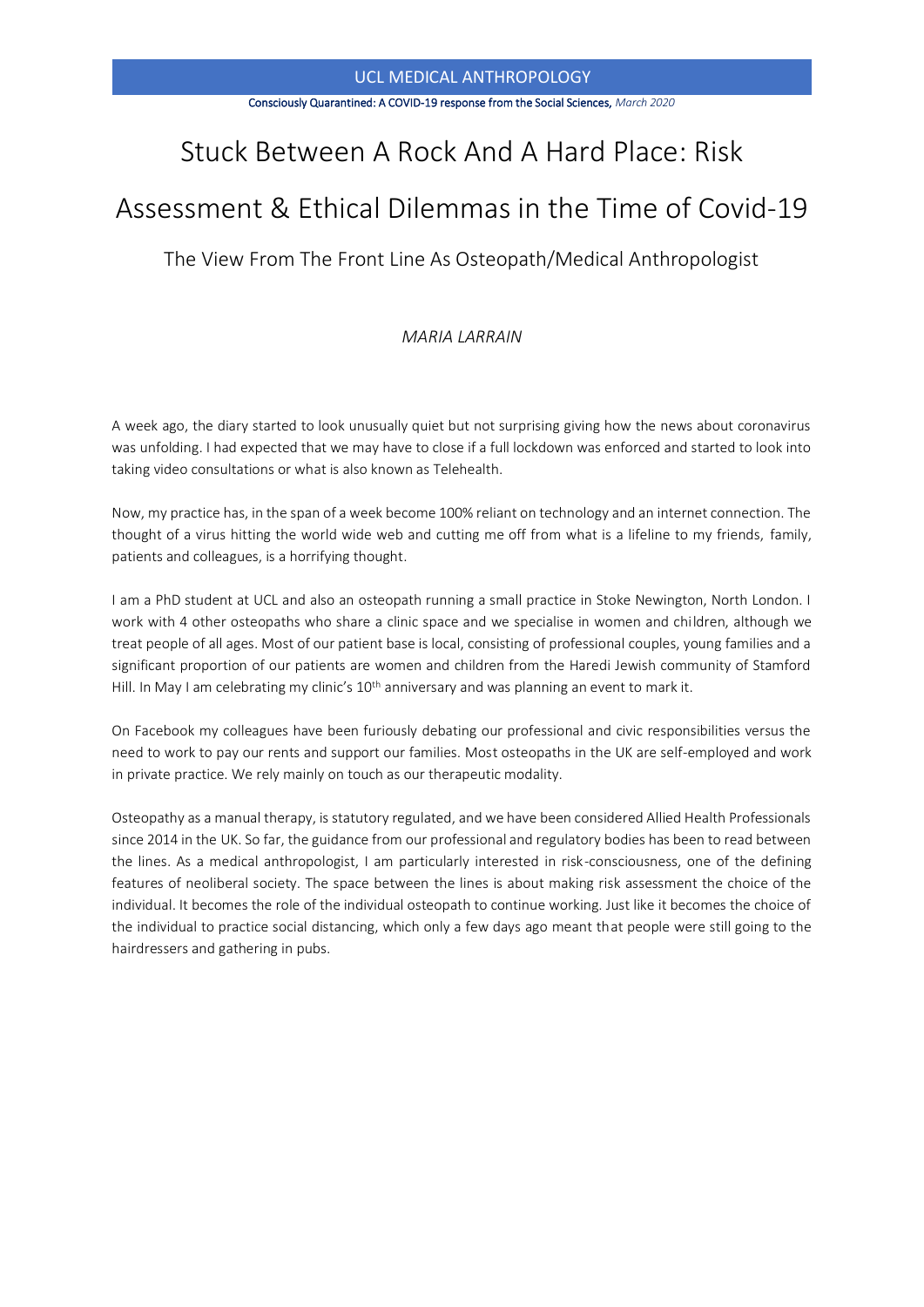#### Consciously Quarantined: A COVID-19 response from the Social Sciences, *March 2020*

The Government's recent blurred lines, making the individual decide and putting the onus on each of us to work out what to do, has led to mass confusion and panic and may have lost us valuable weeks in slowing the risk of infection and spread, hence Boris Johnson using Jeremy Hunt to warn that it may be "too late" to prevent the UK following the same trajectory as Italy. I found making my own risk assessment of a highly virulent infectious disease extremely stressful, to the point where I wondered if my tight chest was the first symptom of the coronavirus.

A week ago, my friends and family in mainland Europe were telling me that they were "shocked" by my choice to



continue to see patients. This is when this pandemic became more than about hand sanitiser to me. This is when I felt the moral panic from my loved ones like a stab at my core and an attack on my identity as a moral agent. I was being told that I could be a 'super-spreader', a person who does not know they carry the virus but will infect others. I remembered the AIDS moral panic in the 1980s where people thought they could get infected by sharing a towel or from a public toilet. Where AIDS was hitting certain communities that were already stigmatised. Of course, my situation can in no way be compared to the AIDS epidemic, but my ethical dilemmas about continuing to work were made more difficult by people closest to me who do not know me in my professional capacity. I have to make ethical choices all the time as part of my work, but I have never been in a situation where I had to evaluate the care for my individual patients with the potential devastation of whole communities as result of my actions.

My colleagues in France and Germany were told they could carry on working if they wore full Personal Protective Equipment (PPE), but of course there isn't any and what there is was needed by the frontline healthcare workers in hospital. The choice to stop practising was made for them.

In the middle of last week, one patient told me that she had just come out of quarantine with her family and she reassured me she was fine. I decided to see her as we were already taking all necessary precautions such as removing linen and blankets and disinfecting every surface, wearing gloves and masks. But I felt wary of my newly recovered patient because how could I be sure she was not contagious?. It felt like a distance between us, and I realised how important 'therapeutic closeness' was to practice my work effectively, not just physical proximity. Working through PPE would have made it impossible.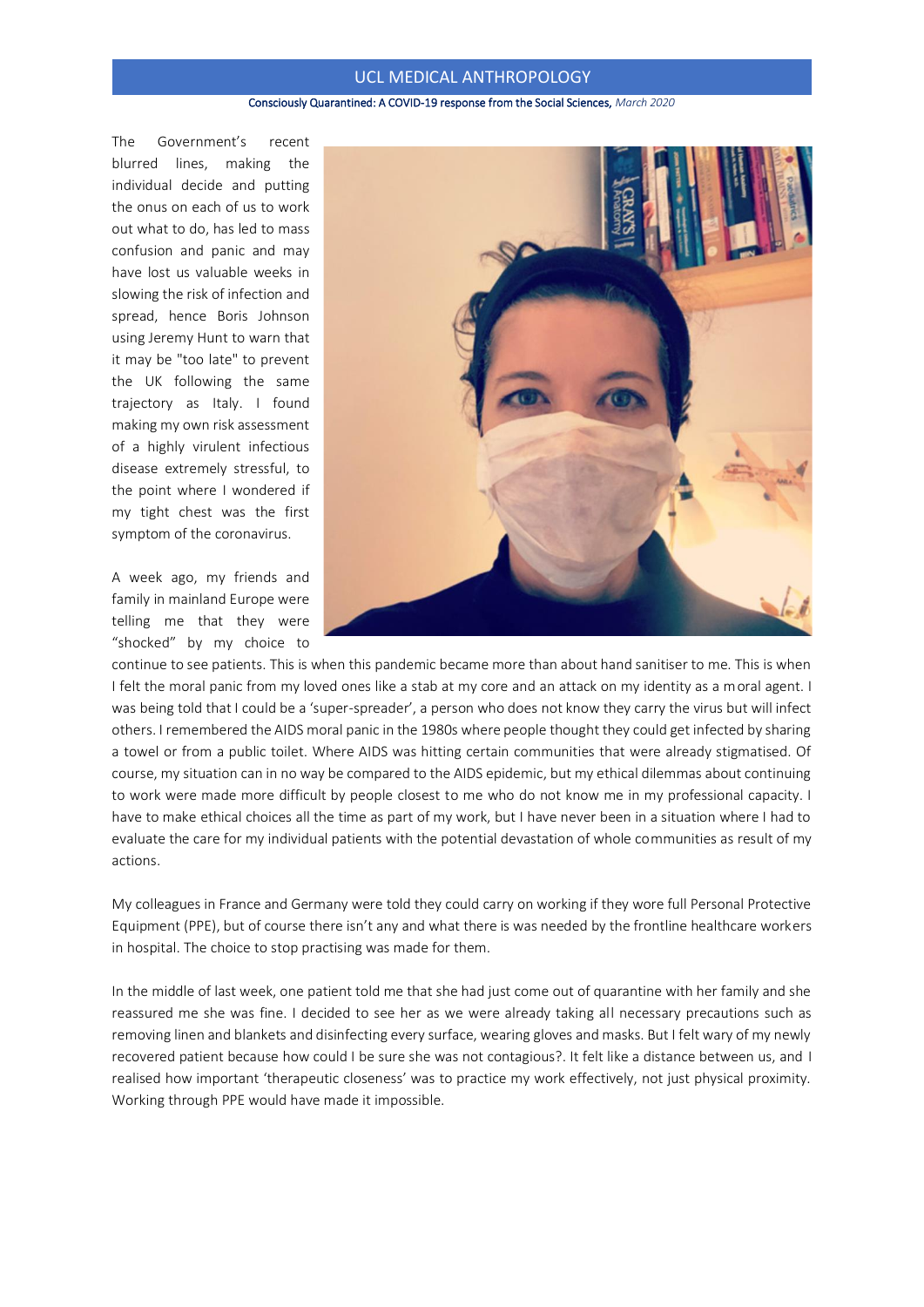#### Consciously Quarantined: A COVID-19 response from the Social Sciences, *March 2020*



I made the decision to only see very acute patients and key workers. I rang up my patient, and booked in with her newborn the following day. She is from the Haredi Jewish community, and I explained to her I was concerned about her and her baby so I preferred she stayed at home. She was so sad, and so was I. We agreed to rebook in a few weeks. At this moment, I am not sure if it will be weeks, months or, when I am feeling particularly catastrophic, ever that I will get to see her again.

I often think how Covid-19 could devastate her community. As I was trying to get the Telehealth interface to work with the online bookings on my patient management system, I started to cry.

Most people in the Haredi community that I see avoid the media. Most do not have the internet.

It is Passover soon and this is when I usually get a surge of women booking in, as they have been busy preparing for the holidays. I see a lot of back pain and shoulder impingements as some have been furiously cleaning and clearing out their homes. This week I was meant to see a grandmother for a follow up appointment. I cancelled her appointment. She left a voicemail telling me how disappointed she was that she could not come for treatment. As a friend said to me "you are stuck between a rock and a hard place".

I trust that the Jewish community in Stamford Hill will make choices together and take the lead from their religious elders and community leaders. My only thought is - how will big families living in crowded spaces cope with quarantine and self-isolation?